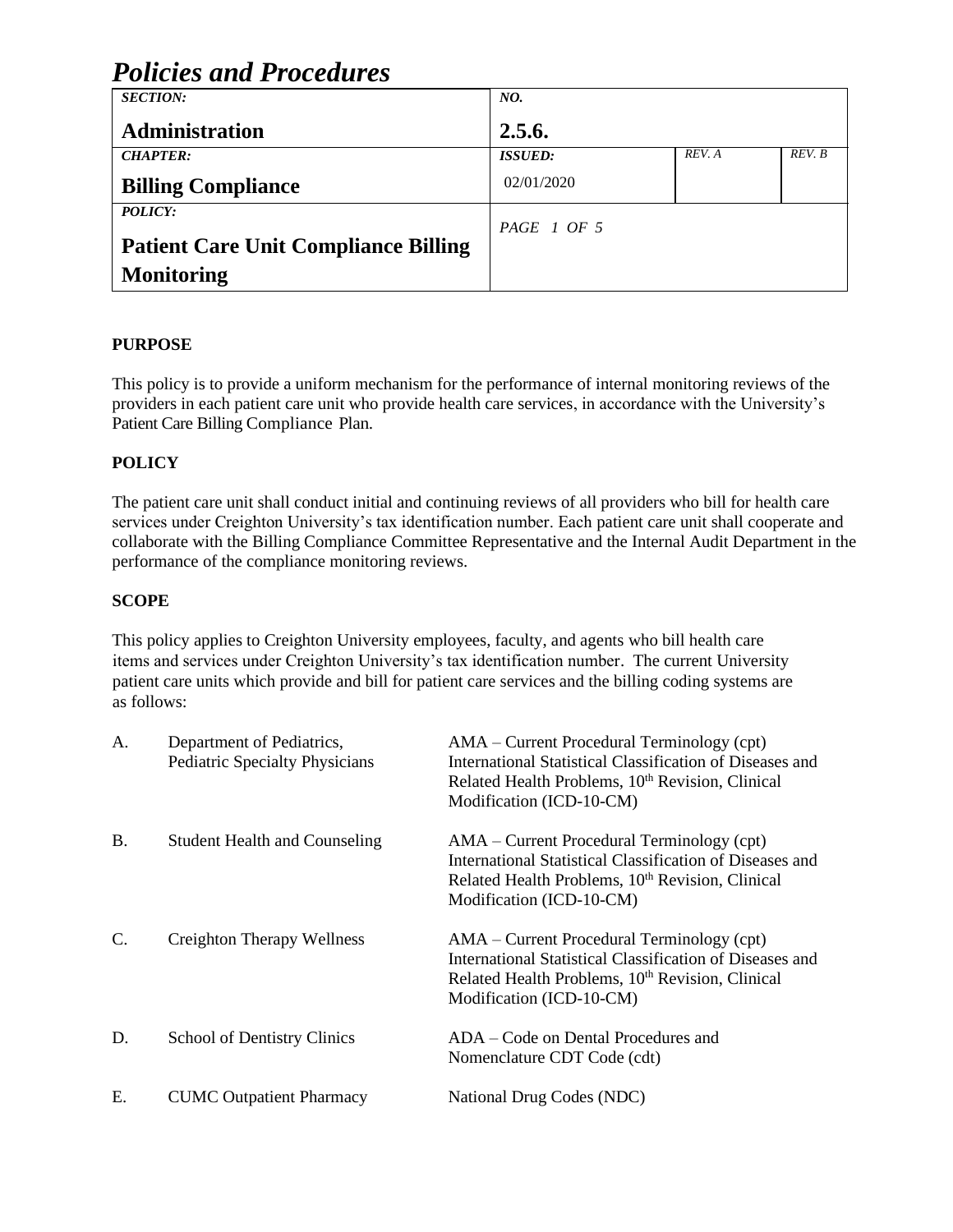| <i>Policies and Procedures</i>              |                |        |        |
|---------------------------------------------|----------------|--------|--------|
| <b>SECTION:</b>                             | NO.            |        |        |
| <b>Administration</b>                       | 2.5.6.         |        |        |
| <b>CHAPTER:</b>                             | <b>ISSUED:</b> | REV. A | REV. B |
| <b>Billing Compliance</b>                   | 02/01/2020     |        |        |
| POLICY:                                     | $PAGE$ 2 OF 5  |        |        |
| <b>Patient Care Unit Compliance Billing</b> |                |        |        |
| <b>Monitoring</b>                           |                |        |        |

# *Policies and Procedures*

### **PROCEDURE**

### **A. Provider Billing Reviews**

### 1. New Provider Reviews

The patient care unit shall review ten (10) encounters for each new provider joining a patient care unit, using the procedures set forth below, prior to the patient care unit submitting any claims to payers for the new provider. The encounters for each provider will be selected by the patient care unit and will be representative of the scope of services of the provider (e.g. procedures, evaluation and management, inpatient, outpatient, etc.). Upon request, the Billing Compliance Committee may allow reviewed claims to be submitted to payers prior to completion of the new provider review in those instances where timely filing deadlines may be missed or there are other exceptional circumstances.

- a. The CUMC Outpatient Pharmacy (patient care unit E.) (the Pharmacy) may be exempted from this requirement provided that the new dispensing pharmacist's prescriptions are immediately subject to review via the Pharmacy's on-going monthly quality assurance monitoring program.
- b. It is expected that all other patient care units  $A D$ , will comply with this requirement.

#### 2. Current Provider Reviews

The patient care unit shall review a minimum of ten (10) encounters in a calendar year for each billing provider using the procedures set forth below. The review shall be conducted in blocks of ten (10) encounters for each provider ("review block"). The encounters for each provider will be selected by the patient care unit and will be representative of the scope of services of the provider (e.g. procedures, evaluation and management, inpatient, outpatient, etc.). The individual provider review block (of ten encounters) shall occur within at least one of four calendar quarters annually. The patient care unit may elect to review providers more often than one quarter per calendar year.

- a. The monthly reports documenting the results of the Pharmacy's on-going monthly quality assurance monitoring program satisfy this requirement.
- b. It is expected that all other patient care units  $A D$ , will comply with this procedure.

#### **B. Prospective v. Retrospective Reviews**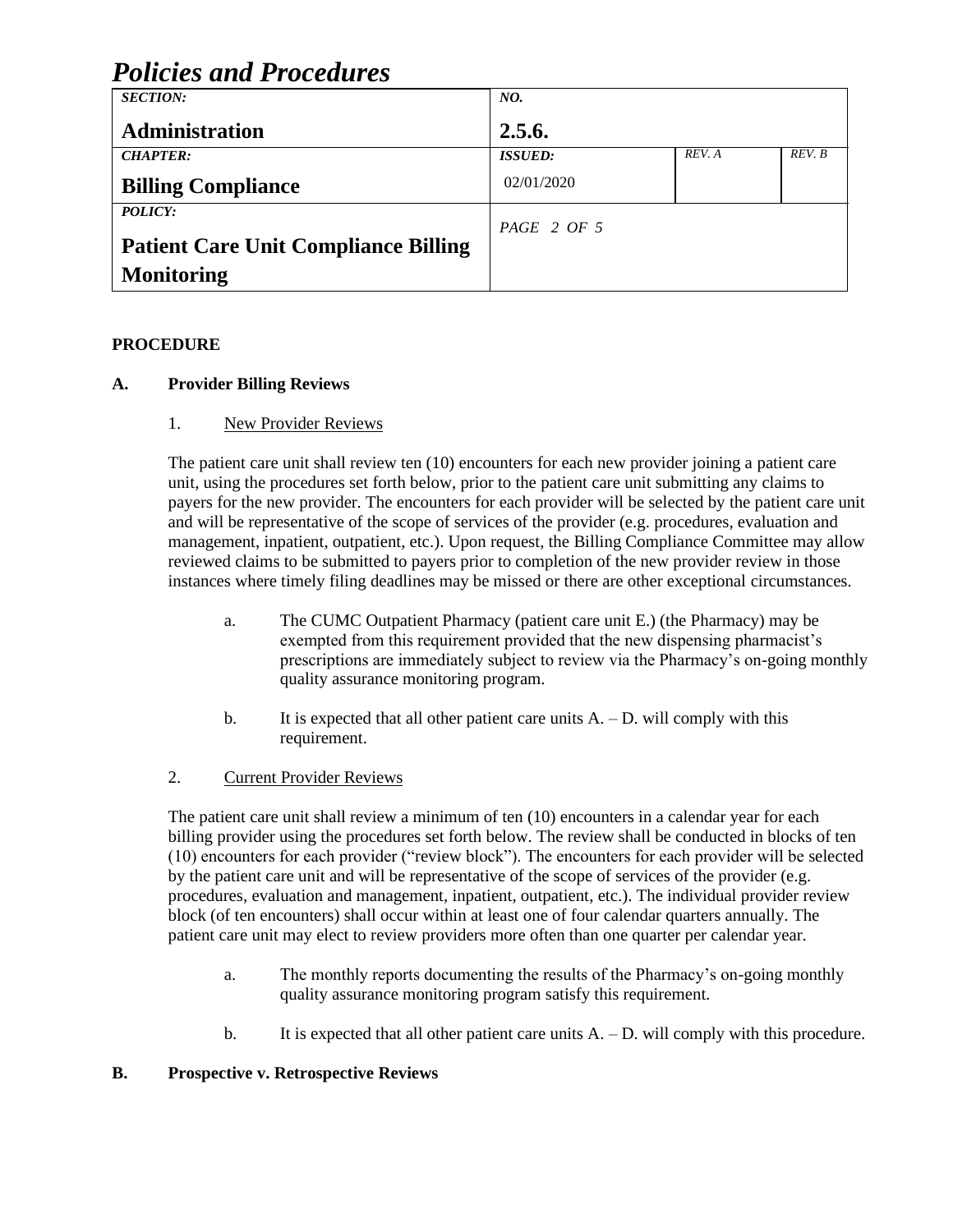| <b>Policies and Procedures</b>              |                           |        |        |  |
|---------------------------------------------|---------------------------|--------|--------|--|
| <b>SECTION:</b>                             | NO.                       |        |        |  |
| <b>Administration</b>                       | 2.5.6.                    |        |        |  |
| <b>CHAPTER:</b>                             | <b>ISSUED:</b>            | REV. A | REV. B |  |
| <b>Billing Compliance</b>                   | 02/01/2020                |        |        |  |
| <b>POLICY:</b>                              | $PAGE \quad 3 \; OF \; 5$ |        |        |  |
| <b>Patient Care Unit Compliance Billing</b> |                           |        |        |  |
| <b>Monitoring</b>                           |                           |        |        |  |

All new provider reviews shall be conducted prospectively. Reviews for current providers shall be conducted retrospectively (i.e. after the encounter is entered into the electronic billing system).

#### **C. Personnel**

- 1. Patient Care Unit Designated Individual. Each patient care unit shall designate an individual responsible for coordinating with the Billing Compliance Committee Representative to ensure that reviews are performed in accordance with the procedures set forth in this policy.
- 2. Qualifications. Individuals designated by the patient care unit shall be trained, knowledgeable of applicable billing code systems, claim submission requirements and processes, and audit and monitoring techniques. Certification by the American Academy of Professional Coders (AAPC) or other applicable recognized accrediting organization is strongly encouraged.
- 3. Training Requirements. Designated individuals who participate in the monitoring reviews should receive regular training and maintain credentials. Designated individuals and other participants shall attend any training provided by the Billing Compliance Committee addressing University patient care compliance and billing matters.

#### **D. Review Process**

The most current Creighton University Billing Compliance Monitoring Program Handbook and appendices [\(http://www.creighton.edu/generalcounsel/compliance/billingcompliance/\)](http://www.creighton.edu/generalcounsel/compliance/billingcompliance/) as updated, and approved supporting forms shall be utilized in reviewing provider records for determining billing compliance and completing the Review Worksheets. In addition to the above minimum review requirements, the patient care unit will review three of each 10 encounters reviewed for a provider for issues specific to electronic health record documentation (Pharmacy is exempted from the procedure).

#### **E. Reports of Review Findings**

- 1. Review Findings
	- a. Medical. For corrective action/training purposes only, review findings (i.e. points) should correspond to the individual responsible for the identified error. In all cases, the provider is responsible for any "B-1", "B-4", "B-5" and "D-2" findings (see below). Findings under "B-2", "B-3", "A" and/or "C" may either be a provider or staff error depending on who is responsible for final selection of the CPT-4 code(s) and/or ICD-10 code(s) under the patient care unit's coding policies. Findings under "D-1, 3, 4 and 5" also may be either a provider or staff error depending upon coding policies. Any questions regarding allocation of points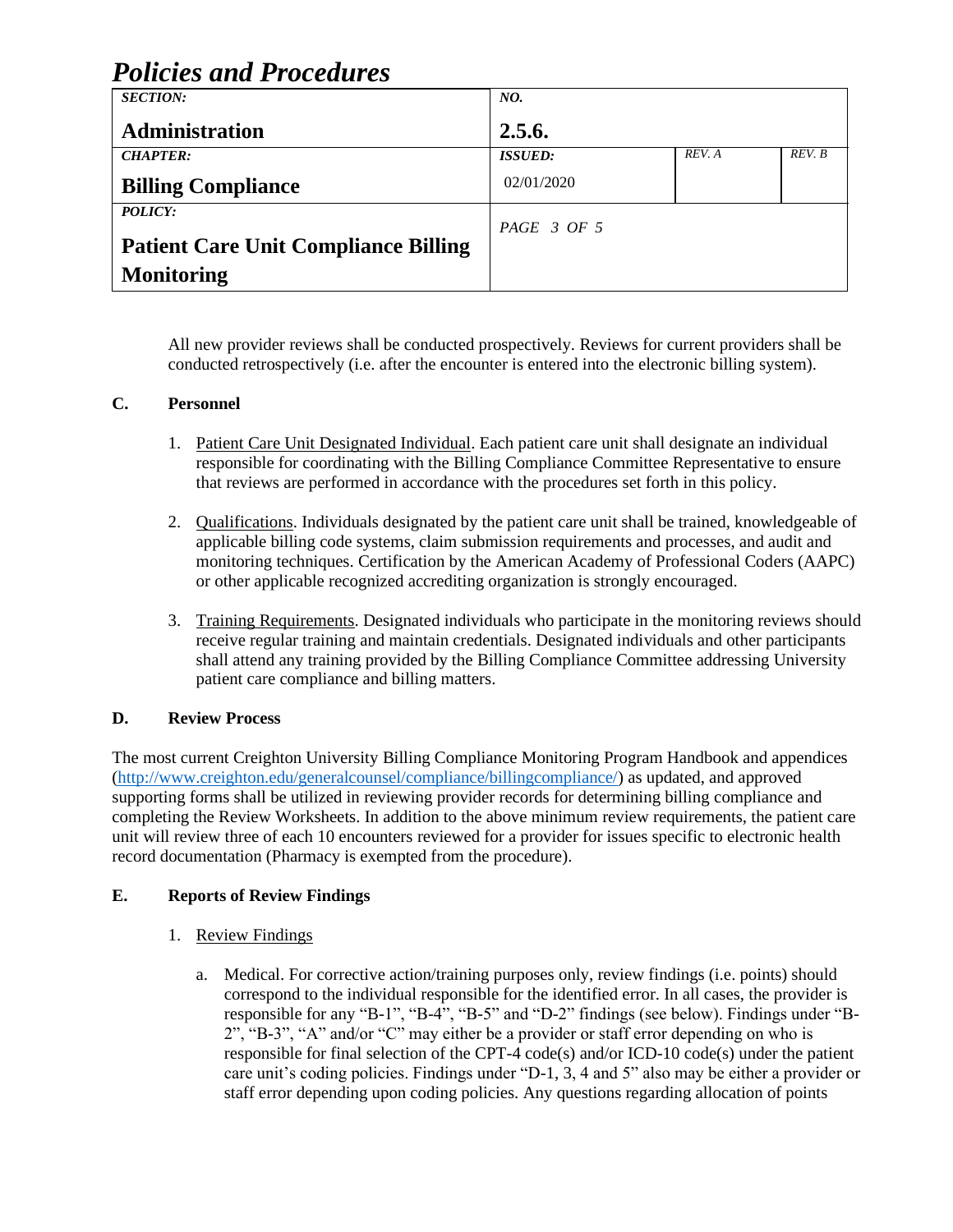| <i>Policies and Procedures</i>              |                        |        |        |
|---------------------------------------------|------------------------|--------|--------|
| <b>SECTION:</b>                             | NO.                    |        |        |
| Administration                              | 2.5.6.                 |        |        |
| <b>CHAPTER:</b>                             | <b>ISSUED:</b>         | REV. A | REV. B |
| <b>Billing Compliance</b>                   | 02/01/2020             |        |        |
| POLICY:                                     | $PAGE \, 4 \, OF \, 5$ |        |        |
| <b>Patient Care Unit Compliance Billing</b> |                        |        |        |
| <b>Monitoring</b>                           |                        |        |        |

*Policies and Procedures*

should be addressed to the Billing Compliance Committee Representative.

- b. Dental. For corrective action/training purposes only, review findings (i.e. points) should correspond to the individual responsible for the identified error. Any questions regarding allocation of points should be addressed to the Billing Compliance Committee Representative.
- c. Pharmacy. For corrective action/training purposes only, review findings (i.e. points) should correspond to the individual responsible for the identified error. Any questions regarding allocation of points should be addressed to the Billing Compliance Committee Representative.
- 2. Provider Encounters Review Face Sheets. An appropriate Review Face Sheet (See Billing Compliance Monitoring Program Handbook Appendices) shall be completed for each provider encounter audited by patient care unit. All findings from the Review Worksheets shall be marked on the appropriate Review Face Sheet.

The findings from the Review Face Sheet for provider encounters shall be transferred to the Patient Care Unit Provider Tracking Spreadsheet. A copy of the quarterly review findings transferred from the Review Face Sheet to the review spreadsheet shall be given to the Billing Compliance Committee Representative quarterly.

3. Reports to Billing Compliance Committee. The Patient Care Unit Designated Individual shall submit reports on the performance and findings of new and continuing provider audits to the Billing Compliance Committee Representative on an agreed upon schedule ideally within 45 days of the close of the preceding quarter (i.e. by May 15 for the first calendar quarter, January  $1 -$ March 31). The Billing Compliance Committee Representative will report to the Billing Compliance Committee at each scheduled meeting or upon request. Any review findings that indicate a potential billing compliance issue will be reported to the Billing Compliance Committee Representative immediately upon discovery.

## **F. Monitoring Program Record Maintenance and Retention**

1. Provider Report of Review Findings. In order to facilitate provider review of identified findings and education, the Provider Report of Review Findings, along with any documentation supporting the findings shall be given to the patient care unit coding manager to review with the affected provider and coder (if applicable) for response. Any charge corrections required shall be tracked and confirmed on the Error Correction Report. Corrective actions shall be noted on the Coder Summary Document. The Provider Report of Review Findings shall be retained by the patient